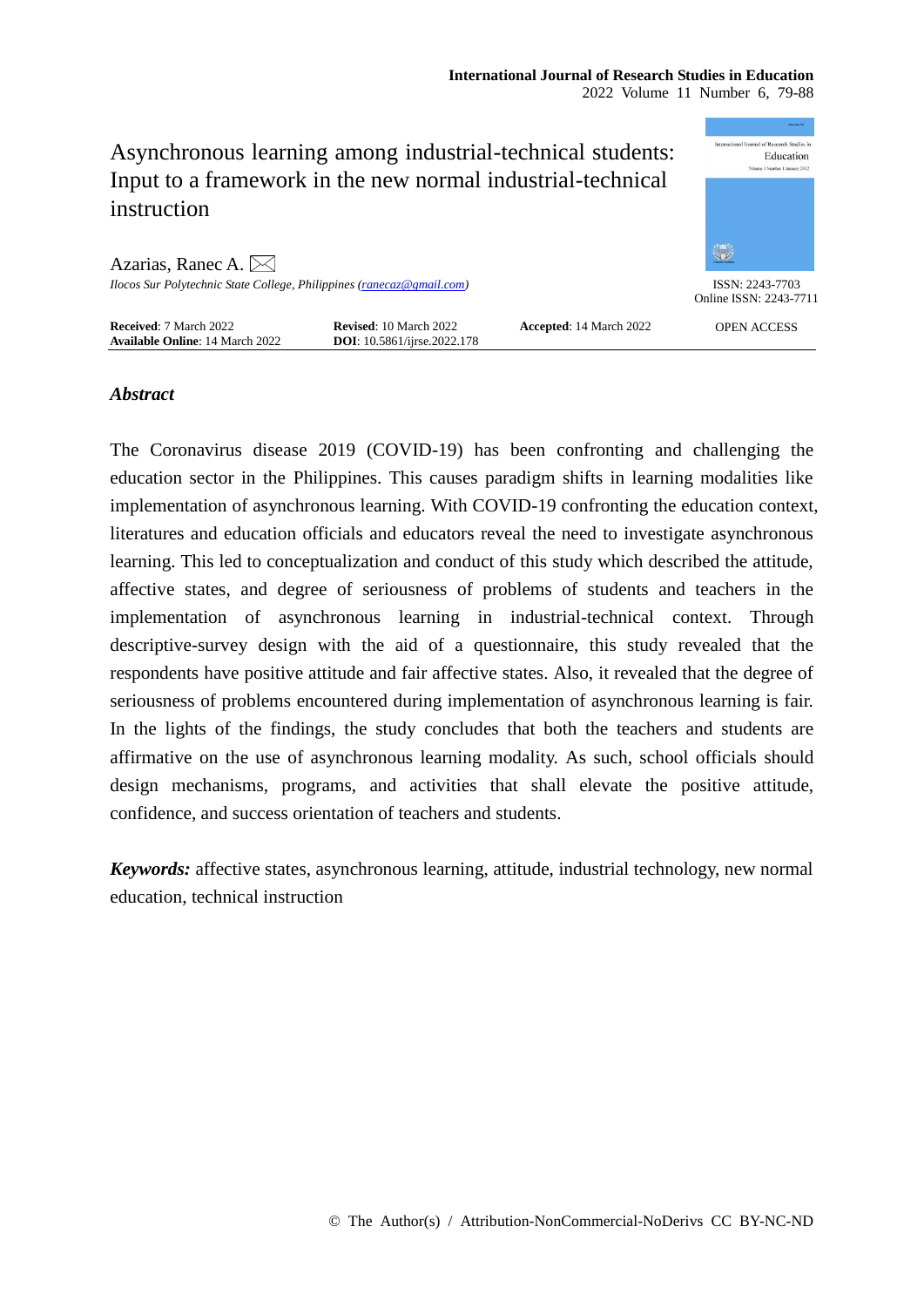# **Asynchronous learning among industrial-technical students: Input to a framework in the new normal industrial-technical instruction**

#### **1. Introduction**

The spread of Coronavirus disease 2019(COVID-19) has challenged various sectors or every country. The education sector is among them. As a result, various experts have come together to think of many ways in order to combat the threats and challenges posted by COVID-19 such that the quality of education and training that every learner deserves will not be jeopardized or sacrificed. As such, sudden shift in learning modalities came into existence.

Asynchronous learning is among the new learning modalities that are being implemented. Asynchronous is a modality of learning that is appropriate with the given situation today. This style of learning can serve as pathway through which learners will be able to receive information about their studies. Asynchronous learning refers to instruction that is not constrained by geography or time (Khan, 2005). Another popular definition that focus on the components of asynchronous e-learning introduced it as an interactive learning community that is not limited by time, place or the constraints of a classroom (Mayadas, 1997). Likewise, there is no specific time for students to participate with their studies due to its non-stable schedule of time. Misbah Malik *et al*. (2017) indicated that learners can learn anywhere and can consume their time to gain knowledge of what they want to know and when they need to know.

Clearly, asynchronous learning environment offers flexibility. With the further development of technologies, flexible delivery is considered a critical component (Lundin, 1999), which usually empowers learners and instructors to exchange information in a two-way manner. Gardon (2014) and Ryan and Tilbury (2013) believed that flexibility is not only an attribute of students, but also a feature of educational strategies at the institution level. It means that the time of participating in a course (Collis *et al*., 1997), starting and finishing a course (McMeekin, 1998), participating in learning activities (Collis *et al*., 1997; Collis, 2004; Casey, 2005), the pace of study (Collis, 2004; Casey & Wilson, 2005) can be flexible. Learners can be offered choices based on their needs (e.g., study during evenings or weekends). It offers learners rich learning choices from multiple dimensions of study (Goode *et al*., 2007).

In addition, instructors tend to believe that asynchronous forms of communication such as access to course material by simply clicking on course website links are enough as provision of communication (Wang & Newlin, 2001). Bransford *et al.* (2000) underscored that the educational procedure (in asynchronous learning) must focus on students' assessment, the learning material and the learning community. From the point of view of accessibility, it enables participation at various times from practically any location, increases social interaction among students, and establishes a virtual space for the exchange of knowledge and reflection (Bryce, 2014; Garrison & Cleveland-Innes, 2005; Hrastinski, 2008).

Meanwhile, demanding the involvement in the online discussion after the students have already completed their assignments might even become counter-productive, because the students do not find it beneficial anymore (Downing *et al.,* 2007). In fact, distance learning environments, and separation between the teacher and students can lead to communication gaps, a psychological space of potential misunderstandings between the behaviors of instructors and those of the learners (Moore &Kearsley, 1996). In this respect, Bregar*et al*. (2010) pointed out that technology cannot replace learning as a social process, but it can improve it. Through a multi-case evaluation of asynchronous courses Garrison and Cleveland-Innes (2005) found that alone participant interaction did not inculcate a feeling of mutual social existence or involvement in online education. They found that participants of asynchronous online study seek the content uploaded by their instructor or they try to engage themselves in meaningful learning tasks. Lehman and Conceição (2011) to understood and incorporated the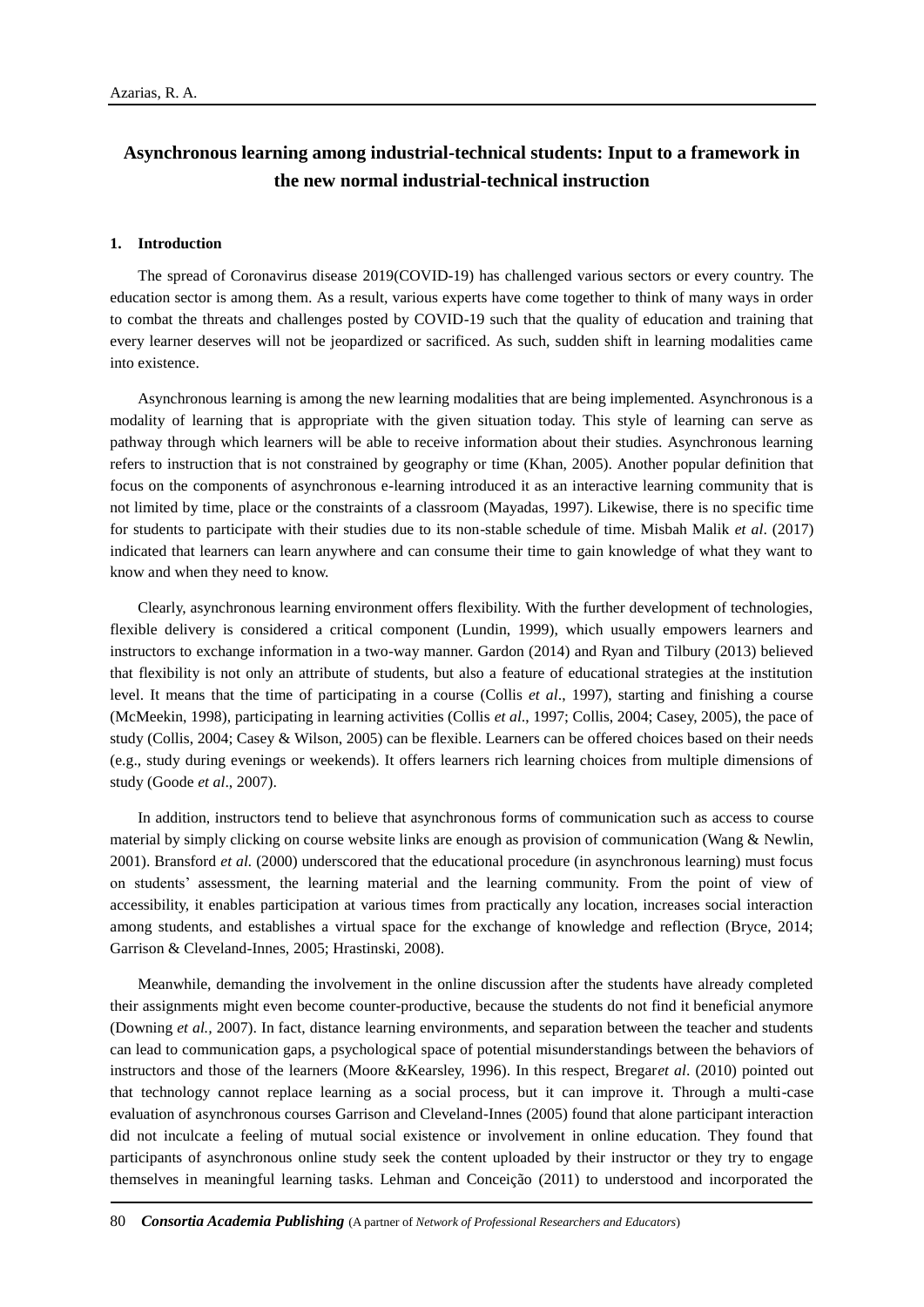latent nature of social interaction that must be considered while creating asynchronous learning situation by understanding existence of different factors i.e., physical, social, emotional, and psychological etc., and their relation to learners' involvement in an online course. Participants may feel different level of transactional distance in an online course mostly depending upon the level of shared discussion, the content that the instructor sets up for them, and the level of autonomy in a course (Moore, 2013).

Moreover, observations reveal some of the impacts of asynchronous platform throughout the students learning experience amidst COVID-19 pandemic. Some problems surface as a result of their new learning modality. Students do not have the gadgets. They have no or poor internet connections. They have difficulty understanding the learning materials given to them. Also, they demand going back to traditional face-to-face class. In like manner, teachers experience similar problems. As such, the challenges of new normal education asynchronous learning also offer different type or process of learning which seem unlimited, but could be mitigated if not eradicated.

Enthused by the above-mentioned discussions and observations, the researchers find it interesting to conduct a study on the asynchronous learning as it transpires among industrial-technical courses. Industrial-technical courses are those courses being taken under Bachelor of Science in Industrial Technology, Bachelor of Technical-Vocational Teacher Education, and Senior High School-Industrial Arts (Azarias, 2020); hence, the definition of industrial-technical instruction as the teaching-learning process in the mentioned programs. Through the experiences of the teachers and students, this study described their attitude and difficulties. In so doing, a learning framework could be developed in the name of quality and excellent learning in the new normal.

#### *1.1 Statement of the Problem*

This study aimed to describe the asynchronous learning among Industrial-Technical classes of a state college in Ilocos Sur as basis in the formulation of a Framework in New Normal Industrial-Technical Instruction. Specifically, it sought to answers the following:

- 1. What is the attitude of teachers and students towards asynchronous learning?
- 2. What is the level affective state of students and teachers towards asynchronous learning along confidence, success and defense orientations?
- 3. What is the degree of seriousness of the problems being encountered by in asynchronous learning?
- 4. Are there significant differences in the answers of the respondents in terms of the following: attitude towards asynchronous learning; level of affective states along confidence, success and defense orientation in asynchronous learning; and degree of seriousness of the problems being encountered by in asynchronous learning?
- 5. What Framework in New Normal Industrial-Technical Instruction can be formulated?

#### **2. Methodology**

*Research Design***.** The study employed descriptive-survey design with the aid of questionnaire. Calderon and Gonzales (2015) forwarded that descriptive method involves the description, recording, analysis and interpretation the present nature, composition or processes of phenomena. Accordingly, it is otherwise known as normative survey, is a fact-finding study with adequate and accurate interpretation; it is used to collect demographic data about people's behavior, practices, intentions, beliefs, attitudes, opinions, judgments, interests, and the like and then such data are analyzed, organized, and interpreted. In addition, Fraenkel *et al*., (2012) stated that the central purpose of a survey research is to describe characteristic of a group or population. Since the study focused on the determining the attitudes, level of confidence, success and defense orientations, and the degree of seriousness of the problems encountered in asynchronous learning, the design is deemed appropriate.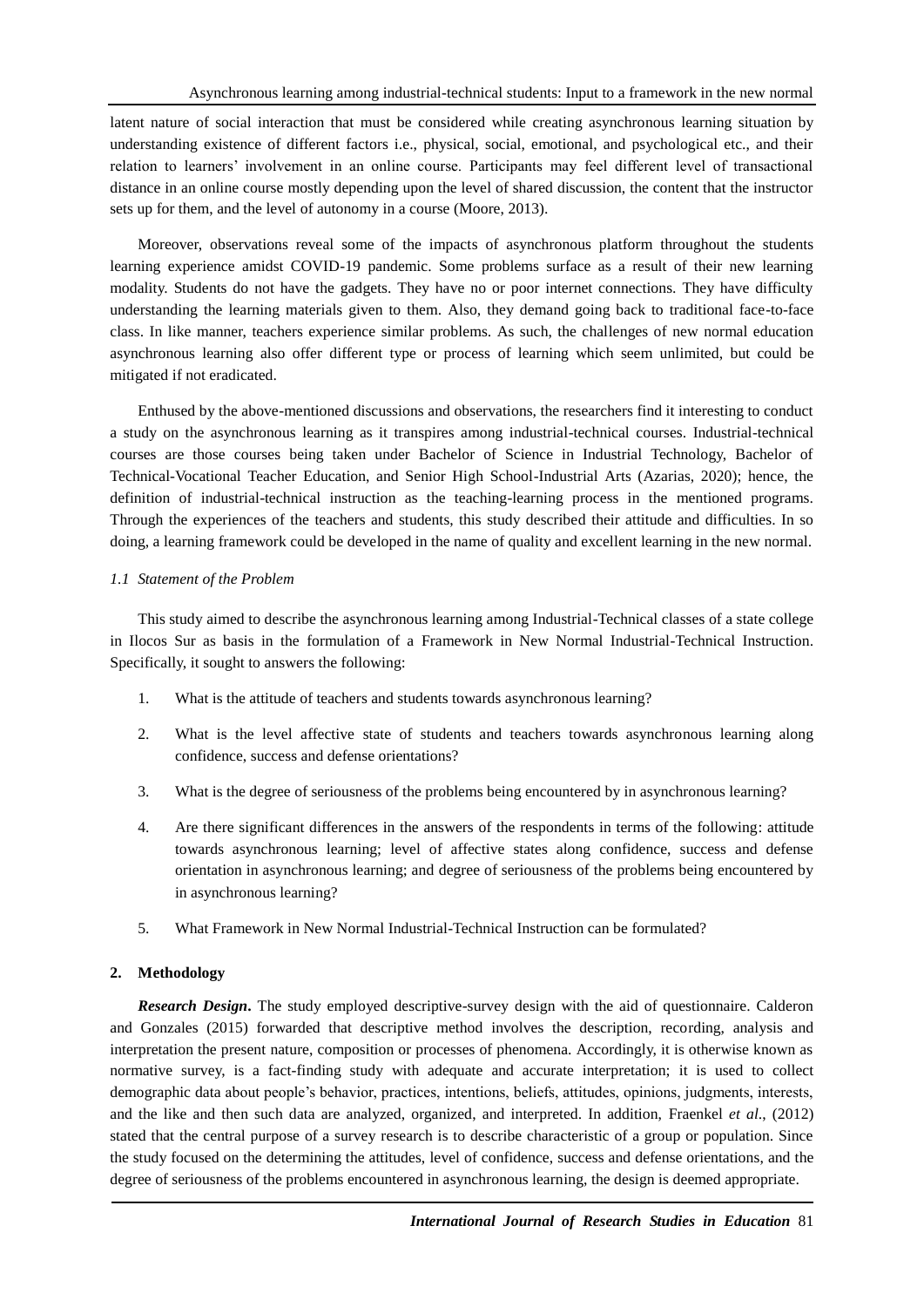*Population and Locale of the Study.* The respondents of the study were the 308 students and 30 teachers of a state college in Ilocos Sur who were enrolled in and are teaching Bachelor of Science in Industrial Technology (BSIT), Bachelor of Technical Teacher Education or Bachelor of Technical-Vocational Teacher Education (BTTE/BTVTEd), Bachelor of Science in Mechatronics Technology, and Senior High School-Industrial Arts (SHS-IA) courses respectively. Meanwhile, the respondents were chosen using total enumeration sampling because of the number of enrolled students and the number of teachers in the mentioned programs. The sampling design ensured richer corpora for analysis leading to encapsulation of real picture of asynchronous learning in the mentioned programs since in some cases questionnaires cannot be retrieved and answered by respondents especially in this time of pandemic.

*Data Collection Instrument.* In data gathering, the researcher used a questionnaire adapted from the study Draya (2011) and Azarias and Vidal (2017). Little modifications were incorporated in the questionnaire. The modifications were done through adding some items and changing some words to make the questionnaire match with topic of the study which is asynchronous learning in Industrial-Technical classes. The first part looked into the attitude of the students and teachers on asynchronous learning. The second part surfaced the level of confidence, success orientation, and defense orientation of the students as they experience asynchronous learning. The last part elicited the degree of seriousness being encountered by the respondents in asynchronous learning. Notably, the questionnaire underwent reliability testing before it was administered.

*Data Collection Procedure.* In gathering the data, permission to gather the data was sought from respective college officials prior to the administration of the questionnaire. Then, the researcher personally administered the questionnaire during the retrieval or distribution of modules and during the time when students appeared at the campus for some document requests and clearances. After administering the questionnaire, the answers of the respondents were validated through unstructured interview. Then, the data were analyzed. The results of the analysis were used in constructing the framework in new normal.

*Treatment of Data.* To come out with valid and reliable quantitative data, **mean** was used to describe the attitude, confidence, success orientation, and defense orientation on asynchronous learning and the degree of seriousness of the problems encountered in asynchronous learning. Also, **t-test** was used to determine the differences in the perceptions of the students and teachers on the attitude towards asynchronous learning; level of confidence, success and defense orientation in asynchronous learning; and degree of seriousness of the problems being encountered by in asynchronous learning.

| Range of Ratings | <b>Descriptive Rating</b> | Overall DR     |
|------------------|---------------------------|----------------|
| $4.21 - 5.00$    | Agree Very Strongly (AVS) | Very High (VH) |
| 3.41-4.20        | Agree Strongly (AS)       | High(H)        |
| $2.61 - 3.40$    | Agree $(A)$               | Fair $(F)$     |
| $1.81 - 2.60$    | Disagree $(D)$            | Low (L)        |
| $1.00 - 1.80$    | Disagree Strongly (DS)    | Very Low (VL)  |

*Data Categorization.* The norm below was used in interpreting the data on the attitude, confidence, success orientation, and defense orientation on asynchronous learning.

The norm below was used to describe the degree of seriousness of the problems encountered in asynchronous learning.

| Range of Ratings | Descriptive Rating        | Overall DR     |
|------------------|---------------------------|----------------|
| $4.21 - 5.00$    | Very Highly Serious (VHS) | Very High (VH) |
| 3.41-4.20        | Highly Serious (HS)       | High(H)        |
| $2.61 - 3.40$    | Moderately Serious (MS)   | Fair $(F)$     |
| 1.81-2.60        | Slightly Serious (SS)     | Low (L)        |
| 1.00-1.80        | Not Serious(NS)           | Very Low (VL)  |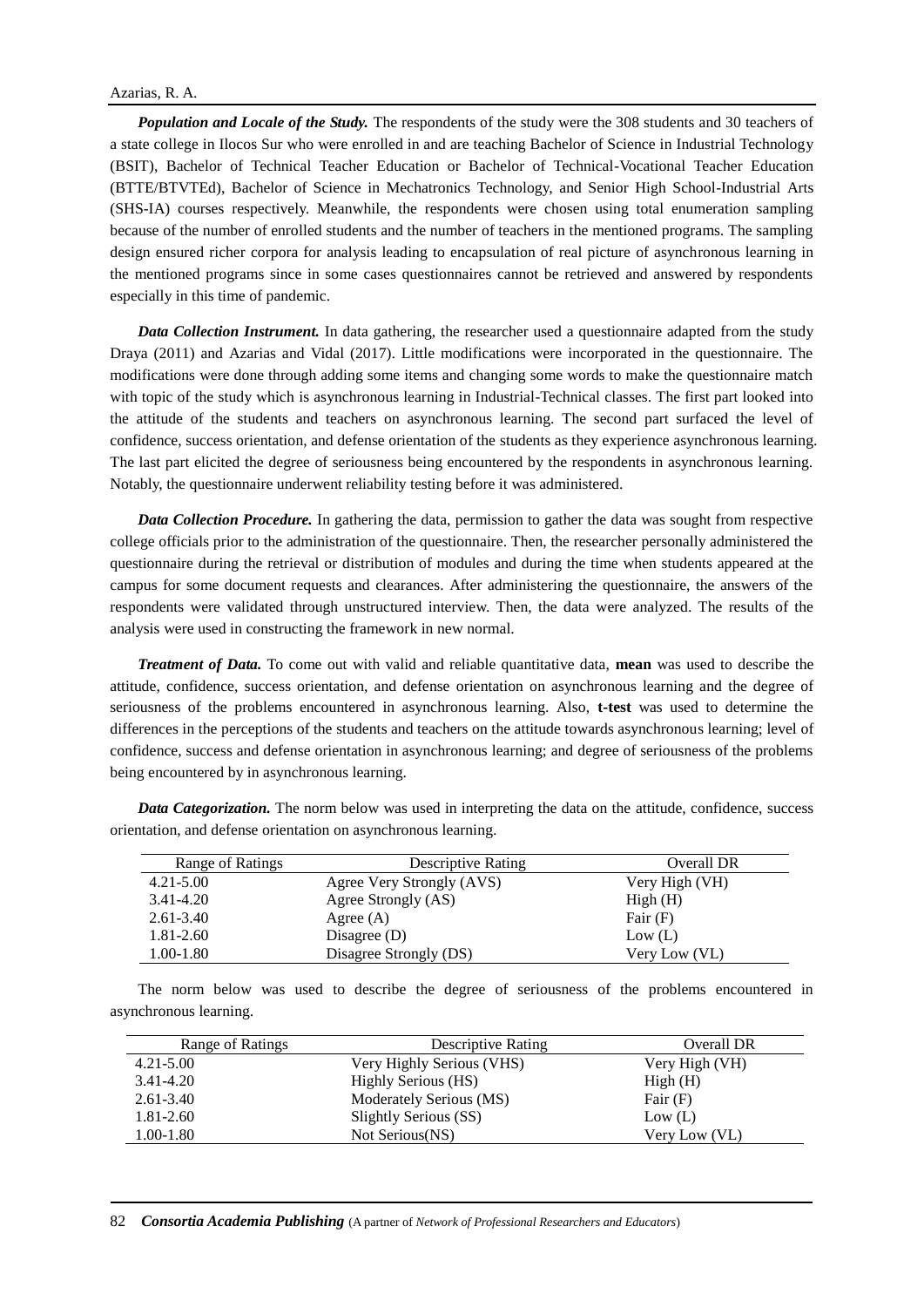## **3. Discussion**

*3.1 Attitude of Students and Teachers towards Asynchronous Learning*

### **Table 1**

*Attitude of students and teachers towards asynchronous learning*

| Attitude towards Asynchronous Learning                | Mean | DR |
|-------------------------------------------------------|------|----|
| 1. Attitude of Students towards Asynchronous Learning | 3.05 |    |
| 2. Attitude of Teachers towards Asynchronous Learning | 3.92 |    |
| Overall mean                                          | 3 49 |    |

The attitude of the students and teachers towards asynchronous learning is quantified in Table 1. As can be gleaned from the table, the teachers show a high level of attitude towards asynchronous learning evidently amplified by the 3.92 overall mean rating. This suggests that the success of teachers in asynchronous learning is highly assured and expected. Their high motivation means that teaching and learning will still take place despite the paradigm shift in education as response to the pandemic. As such, the finding means that asynchronous learning does not impede the teachers from doing what they have been doing and exercising before the pandemic.

Meanwhile, the attitude of the students towards asynchronous learning is fair as supported by the 3.05 overall mean rating. This supports Kunin *et al*. (2014) when they found that students had high rating for asynchronous format of learning. In the case of the respondents, this indicates that asynchronous learning is still gaining the necessary acceptance. It also suggests that students still have doubts and concerns on this new learning modality during this OVID-19 pandemic. As such, they need to adjust their ways and routines. This is accentuated when the students unanimously said in the interviews that this is new to them and they have to adjust greatly given that face-to-face classes are what they know for the past years of their schooling.

Overall, the attitude of the students and teachers towards asynchronous learning is high as supported by the 3.49 overall mean. This implies that asynchronous learning is preferred by both the teachers and students amidst the challenges of its implementation. Similarly, Lew and Nordquist (2016) revealed the same when majority of their respondents favored the inclusion of asynchronous learning in their learning modalities.

*3.2 Affective States of the Students and Teachers in Asynchronous Learning*

#### **Table 2**

*Affective states of the students and teachers in asynchronous learning*

| .                                                                      |      |              |      |    |
|------------------------------------------------------------------------|------|--------------|------|----|
| Affective States of the Students and Teachers in Asynchronous Learning |      |              | Mean | DR |
| 1. Confidence                                                          | 2.48 | 3.61         | 3.05 |    |
| 2. Success Orientation                                                 | 2.51 | 3.37         | 2.94 |    |
| 3. Defense Orientation                                                 | 4.18 | 2.59         | 3.39 |    |
|                                                                        |      | Overall mean | 3.12 |    |

Table 2 presents the affective states of the students and teachers in asynchronous learning. As shown on the table, defense orientation posted the highest mean rating of 3.39 described as fair. Interestingly, the students revealed higher defense orientation than the teachers. Compared to the teachers, finding means that the students do not want others to know the experiences and difficulties they have in asynchronous learning. As such, teachers and students should break their walls and establish positive and healthy communication and relationship. Notably, appropriate teacher-student relationship contributes to the general improvement of learning environment (Garcia & Reyes, 2014).

Meanwhile, success orientation got the lowest mean rating of 2.94 which is still described as fair. Students manifested the lower mean of 2.51 compared to the 3.37 mean rating of the teachers. The results suggest that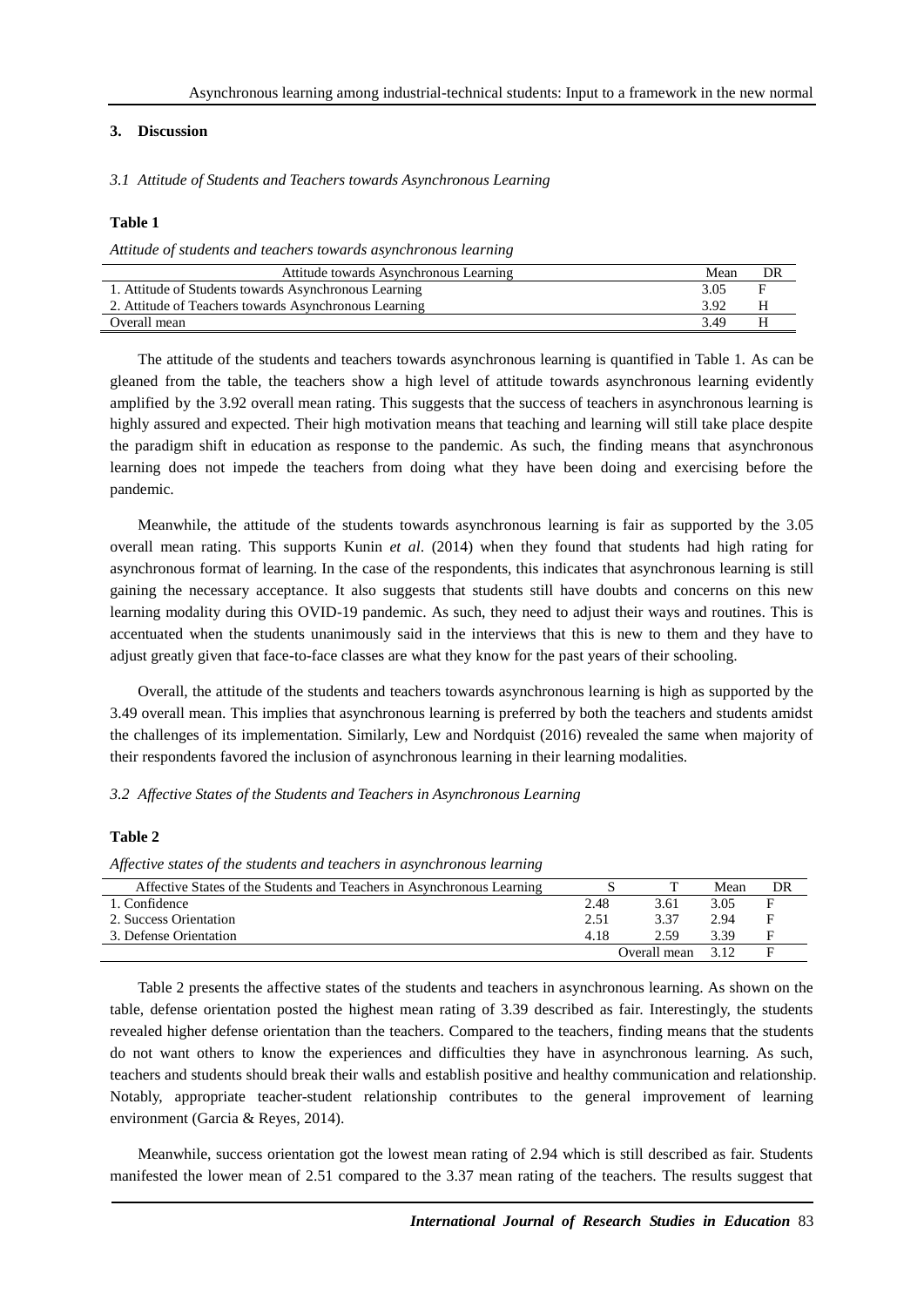teachers are more positive on their success in asynchronous learning modality. They feel that they can be successful in dispensing their duties and responsibilities using asynchronous modalities. Contrastingly, the students feel less successful in asynchronous learning which corresponds to high tendency of failure. As such, their success orientation needs reinforcement. After all, success-oriented students may serve as protective factor that buffers students against fear of failure (Castella *et al*., 2013).

Above all, the affective states of the students and teachers in asynchronous learning are fair as supported by the overall mean of 3.12. This implies that the teachers and students, especially the students, are less confident on their success in asynchronous learning. This calls for the teachers to radiate more positive affective states so as to affect the confidence or success in asynchronous learning. It is to note that self-confident people gain more, dare to have adventures, and communicate confidently (Listyani & Tananuraksakul, 2019).

*3.3 Degree of Seriousness of the Problems Being Encountered by in Asynchronous Learning*

#### **Table 3**

*Degree of seriousness of the problems in asynchronous learning*

| Degree of Seriousness of the Problems in Asynchronous Learning                            | Mean | DR |  |
|-------------------------------------------------------------------------------------------|------|----|--|
| 1. Degree of Seriousness of the Problems Encountered by Students in Asynchronous Learning | 3.70 |    |  |
| 2. Degree of Seriousness of the Problems Encountered by Teachers in Asynchronous Learning | 2.22 |    |  |
| Overall mean                                                                              | 2.96 |    |  |
|                                                                                           |      |    |  |

Table 3 manifests the degree of seriousness of the problems being encountered by students and teachers in the implementation of asynchronous learning. Overall, the degree of seriousness of the problems being encountered by students and teachers in the implementation of asynchronous learning is fair as evidently shown by the 2.96 overall mean rating. Clearly, this pandemic post challenges to both the students and the teachers (Bao, 2020; Crawford *et al*., 2020), but are still manageable. Also, this means that teachers and students need not only new skills in handling technology but also in interacting with each other resulting in newly shaped roles (Blumentritt et al., 2020; Granitz & Koernig, 2011).

Notably, the students portrayed higher degree of seriousness compared to the 3.22 mean rating of teachers which is described as low. This means that students experience more and greater difficulties or problems compared to their teachers. This accentuates that students are more likely to suffer in asynchronous learning compared to the teachers. Hence, it is important to carefully consider the students' learning experience (Fabriz *et al*., 2021). After all, not all learners are equipped with the vital strategies to benefit from the potential advantages of asynchronous learning (Harnett, 2015).

#### *3.4 Differences in the Answers of the Respondents on the Identified Variables of the Study*

#### **Table 4**

|                                   | <b>Teachers</b> |          | <b>Students</b> |          |    |         |
|-----------------------------------|-----------------|----------|-----------------|----------|----|---------|
|                                   | Mean            | Variance | Mean            | Variance | df | p-value |
| Attitude                          | 3.92            | 0.02     | 3.05            | 0.13     | 14 | 2.145   |
| Confidence                        | 3.61            | 0.05     | 2.48            | 0.04     | Q  | 2.262   |
| <b>Success Orientation</b>        | 3.37            | 0.21     | 2.51            | 0.03     | 4  | 2.776   |
| Defense Orientation               | 2.59            | 0.01     | 4.18            | 0.07     | 4  | 2.776   |
| Degree of seriousness of Problems | 2.20            | 0.12     | 3.70            | 0.34     | 15 | 2.131   |

\*Significant at 0.05 alpha level.

Table 4 shows the differences in the answers of the respondents along attitude towards asynchronous learning, affective states in asynchronous learning, and degree of seriousness of problems being encountered in the implementation of asynchronous learning. Evidently, the table shows that there are significant differences on the answers of the respondents along the mentioned areas or variables as supported by the difference *p-values*. The results suggest that the respondents differ in terms of their attitudes towards asynchronous learning, affective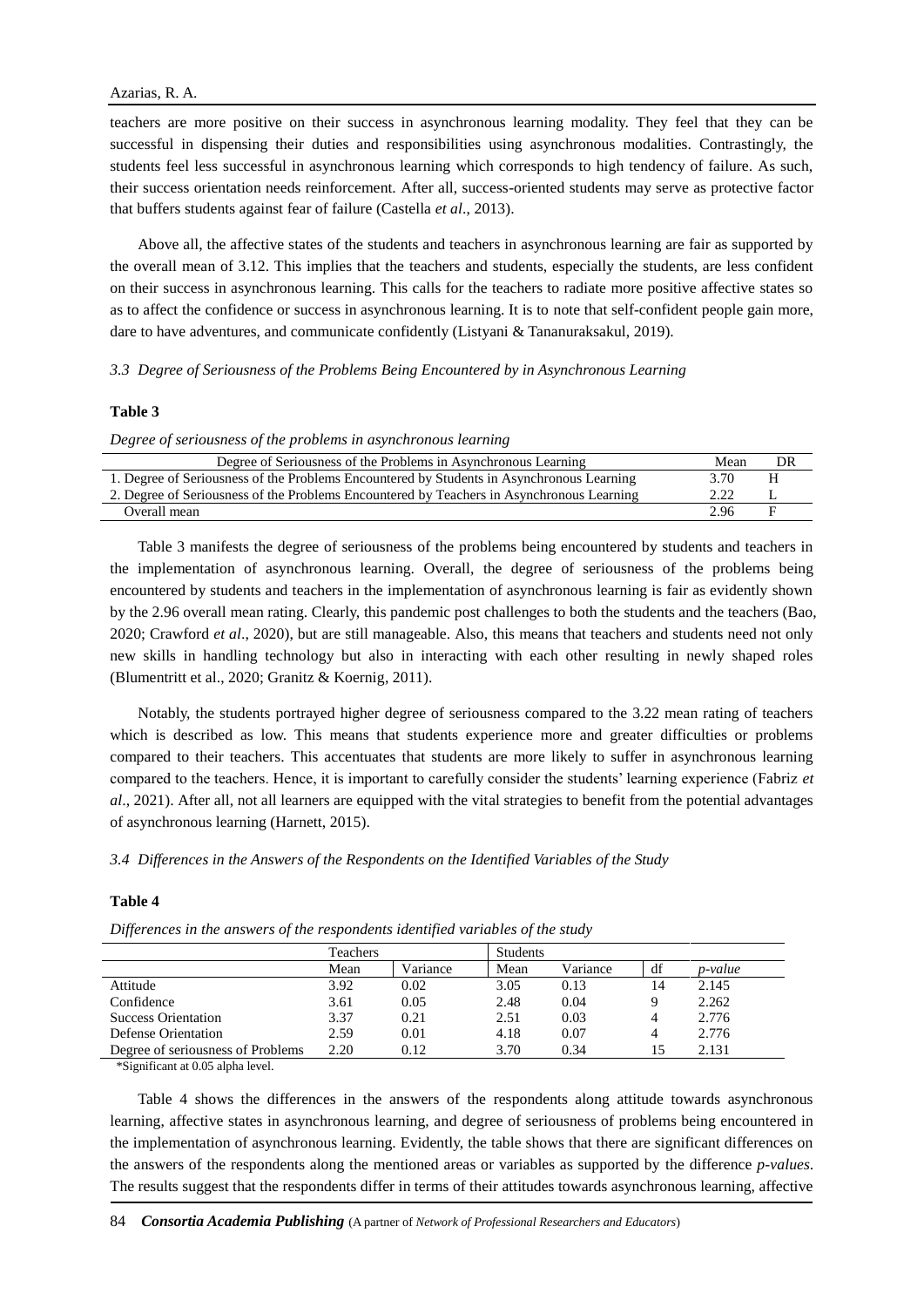states in asynchronous learning, and perceived degree of seriousness of problems being encountered in the implementation of asynchronous learning. To break the differences on their perceptions, teachers need to put extra effort into providing enough opportunities for students to interact not only with learning content but also with their teachers and fellow learners (Fabriz *et al.*, 2021). In doing so, teachers need to be empowered while having sufficient room to unanimously make their decisions and relate to others in this process (Moorhouse & Kohnke, 2021).

## *3.5 Framework in New Normal Industrial-Technical Instruction*

As the learning modalities shift from the traditional face-to-face to asynchronous learning, this study revealed sufficient high attitude and fair affective states among the students and teachers circumvents the problems in asynchronous learning environment. Notably, this study surfaced that students have higher defense orientation than their teachers highlighting the need to establish rapport between teachers and students. In doing so, healthy exchange of the communication may be facilitated. With these results of the study, the Framework in the New Normal Industrial-Technical Asynchronous Instruction (Figure 1) was conceptualized and developed

The developed framework highlights that teachers' and students' high or increased attitude, confidence, and success orientation coupled with their low or decreased defense orientation are imperative or equal to the success of the implementation of asynchronous learning. This framework suggests the need to strengthen and establish the synergy of the teachers and students to produce productive, facilitative of learning, safe, and effective asynchronous learning experiences and environment. This could only be done by increasing and invigorating the teachers' and students' attitude, confidence, and success orientation and by lowering their defense orientation. As such, this framework underscores that concerned school officials and personnel should design pertinent and related programs and activities for such cause. Nonetheless, the formula **SAL= +ACSO & -DO** is formulated and is illustrated below.

## **SAL= +ACSO & -DO**

### **Where:**

- a. **SAL** is the success in asynchronous learning
- b. **+ACSO** is positive attitude, confidence, and success orientation
- c. **-DO** is negative defense orientation



*Figure 1*. Framework in the New Normal Industrial-Technical

Asynchronous Instruction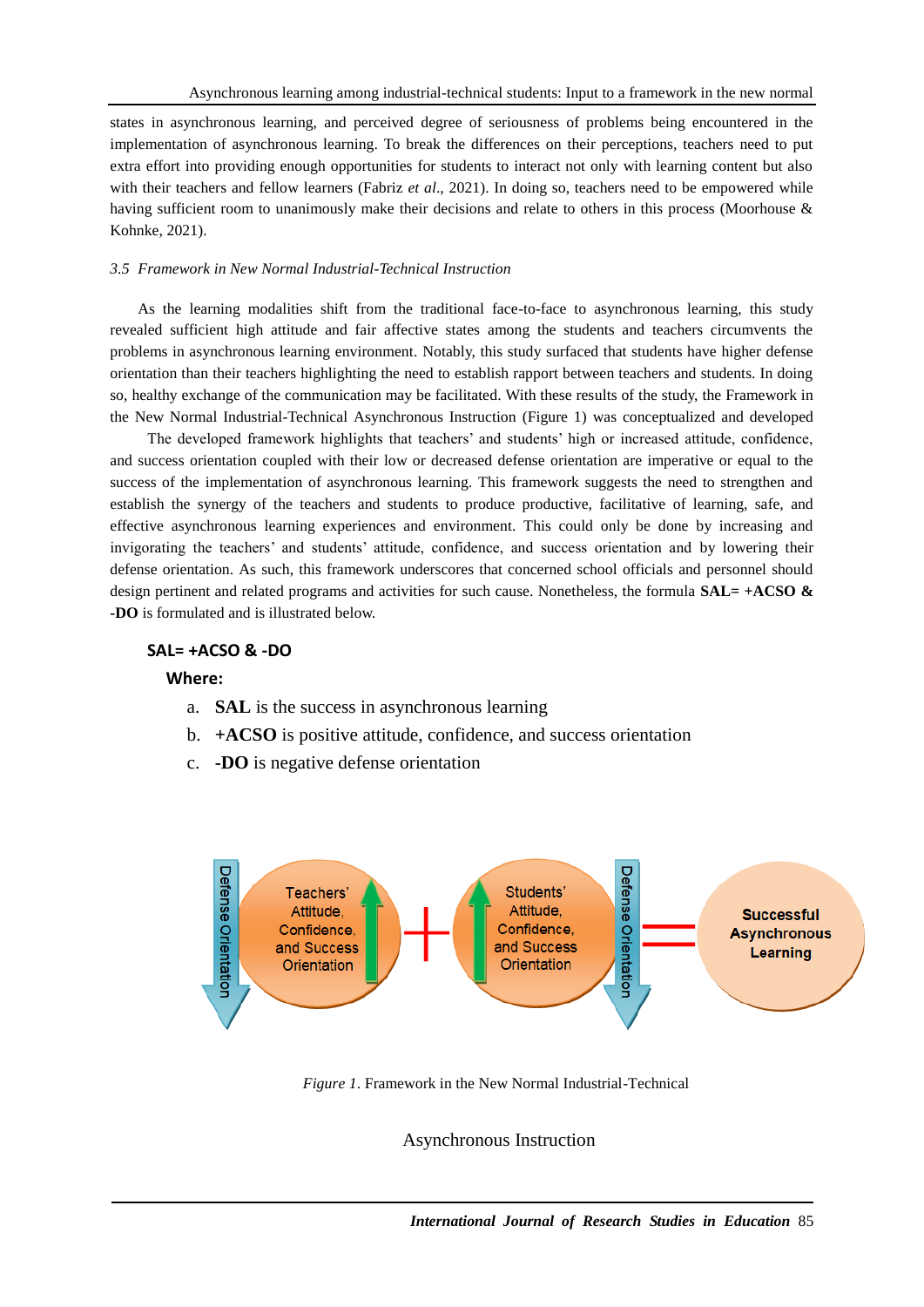## **4. Conclusion**

Based on the findings, this study concludes the following:

- $\triangleright$  The students and the teachers are affirmative on the implementation of asynchronous learning.
- $\triangleright$  In asynchronous learning, the teachers and the students, especially the students, are fairly confident on their success.
- $\triangleright$  The degree of seriousness of the problems being encountered by students and teachers in the implementation of asynchronous learning is tolerable and manageable.
- $\triangleright$  The respondents manifest different attitudes towards asynchronous learning, affective states in asynchronous learning, and perceptions on the degree of seriousness of problems being encountered in the implementation of asynchronous learning.
- $\triangleright$  Positive and high attitude, confidence, and success orientation together with their low or decreased defense orientation are imperative components in the implementation of asynchronous learning in Industrial-Technical courses.

## *4.1 Recommendations*

With the salient findings and conclusions, the following are recommended:

- $\triangleright$  In the implementation of asynchronous learning, pedagogical and *andragogical* activities that sustain and elevate the attitude of teachers and students may be formulated and reinforce through seminars and workshops.
- $\triangleright$  Intervention and reinforcement activities, which highlight the establishment of healthy and productive interaction between learning content, teachers, and students, to invigorate confidence and success orientation and to decrease the defense orientations of teachers and students in asynchronous learning may be devised and implemented.
- $\triangleright$  Although the problems encountered in the implementation of asynchronous learning appeared to be tolerable and manageable, mitigation mechanisms may be designed in which teachers and students' skills upgrading and retooling in using digital technology and in interacting with learners and teachers should be highlighted.
- $\triangleright$  Schools may design mechanisms to make teachers' and students' affective perceptions on asynchronous learning parallel or relatively the same through the establishment of healthy and accommodating learning environment.
- $\triangleright$  The developed framework may be implemented in similar courses or other courses that use asynchronous learning to determine its functionality and usability. Future studies may be conducted to describe qualitatively the experiences of the students and teachers in asynchronous learning in which challenges, mechanisms, and successes will be the foci.

## **5. References**

- Astin, A. (1984). Student involvement: A developmental theory for higher education. *Journal of College Student Personnel*, *25*, 518-529.
- Azarias, R. A. (2020). *Language Needs of Industrial-Technical Teachers in Using English as a Medium of Instruction* (unpublished dissertation). Benguet State University.
- Azarias, R. A., & Vidal, C. A. (2017). *Attitude towards ICT course* [Undergrad Thesis, Ilocos Sur Polytechnic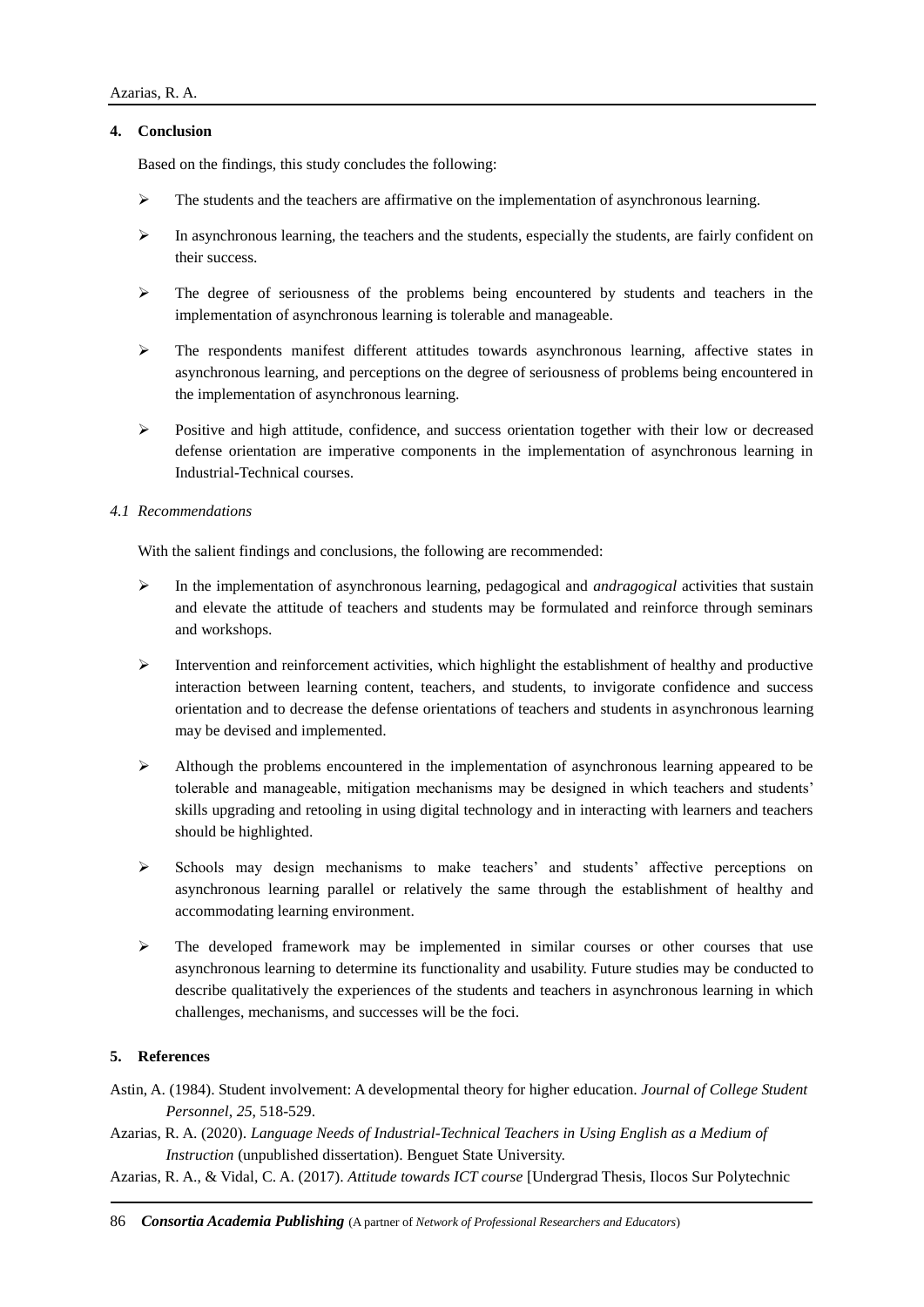State College Santiago Campus).

- Bao, W. (2020). COVID-19 and online teaching in higher education: A case study of Peking University. *Human Behavior and Emerging Technologies*, *2*, 113-115.
- Barto, A. (2020). *What is Asynchronous Learning? Less Than 100 Words. Roundtable Learning*. <https://roundtablelearning.com/what-is-asynchronous-learning-less-than-100-words/>
- Blumentrittt, M., Schwinger, D., & Markgraf, D. (2020). Partnerships of learning- A study in the understanding of roles of teachers and students in digital learning. *Digitale Bildung and Kunstliche Intelligenz in Deutschland*. Wiesbaden: Springer Facmedien Wiesbaden: 475-499.
- Calderon, J. F., & E. C. Gonzales. (2015). *Methods of research and thesis writing*. National Book Store, Inc.
- Castella, K. D., Byrne, D. G., & Covington, M. (2013). Unmotivated or motivated fail? A cross-cultural study of achievement, motivation, fear of failure, and student disengagement. *Journal of Educational Psychology*, 1-20.
- Corfman, T., & Beck, D. (2019). Case study of creativity in asynchronous online discussions. *International Journal of Educational Technology in Higher Education*, *16*(22).
- Crawford, J., Butler-Henderson, K. Rudolph, J., Malkawi, B., Glowats, M., Burton, R., *et al*. (2020). COVID-19: 20 countries' higher education intra-period digital pedagogy responses. *J. Appl. Learn. Teach*, *3*, 1-20.
- deNoyelles, A. A., MannheimerZydney, J., &Baiyun Chen, B. (2014). Strategies for creating a Community of Inquiry through online asynchronous discussions. *Journal of Online Learning & Teaching*, *10*(1), 153–165.
- Draya, B., Lowenthalb, P., Miszkiewiczc, M., Ruiz-Primoa, M. A., & Marczynskid, K. (2011). Developing an instrument to assess student readiness for online learning: a validation study. *Distance Education*, *32*(1), 29–47.
- Fabriz, S., Mendzheritskaya, J. & Stehle, S. (2021). Impact of asynchronous settings of online teaching and learning in higher education on students' learning experience during COVID-19. *Frontiers in Psychology*.
- Gao, F., Zhang, T., & Franklin, T. (2015). Designing asynchronous online discussions environments: Recent progress and possible future directions. *British Journal of Educational Technology*, *44*(3), 469–483.
- Garcia, J. R., & Reyes, A. S. (2014). *Students' Academic Performance in Philosophical Analysis, Their Attitude Towards the Subject and Their Subject Teacher: A Basis for Intervention Program*. Unpublished Master's Thesis, Philippine Normal University-Isabela Campus, Alicia, Isabela.
- Granitz, N., & Koernig, S. K. (2011). Web 2.0 and marketing education: Explanations and experiential applications. *J. Mark. Educ*. *33*, 57-72.
- Harnett, M. (2015). Influences that undermine learners' perceptions of autonomy, competence and relatedness in an online context. *Australia Journal of Educ. Technology*, *31*, 86-99.
- Jackson, D. (2012). Synchronous versus asynchronous online courses: An introduction for perioperative nurses returning to school. *Perioperative Nursing Clinics, 7*(2), 161-169.
- Kennedy, B., Mezu, K., Sawyer, H., Schenkel, S., Squillini, C., *et al*. (2015). Stress management techniques used by faculty in the asynchronous learning environment. *[The Exchange;](https://search.proquest.com/pubidlinkhandler/sng/pubtitle/The+Exchange/$N/2035042/DocView/1818006856/fulltext/2F6BFED9CA644B46PQ/13?accountid=47253) Roswell, 4* (2), 9-85.
- Kunin, M., Julliard, K. N., & Rodriguez, T. E. (2014). Comparing face-to-face, synchronous, and asynchronous learning: Postgraduate dental resident preferences. *Journal of Dental Education, 78*(6), 856-866.
- [Lew, E. K.,](https://search.proquest.com/indexinglinkhandler/sng/au/Lew,+Edward+K/$N?accountid=47253) [& Nordquist, E. K.](https://search.proquest.com/indexinglinkhandler/sng/au/Nordquist,+Erik+K/$N?accountid=47253) (2016). Asynchronous learning: student utilization out of sync with their preference. *[Medical Education Online](https://search.proquest.com/pubidlinkhandler/sng/pubtitle/Medical+Education+Online/$N/2030042/DocView/2027013468/fulltext/246F53709B9D4B3APQ/22?accountid=47253)*, *21*(1), 1-4.
- Lotfi, A. R., Pozveh, S. M., & Hossein, H. (2019). The effect of synchronous and asynchronous language learning: A study of iranianefl intermediate students' vocabulary learning. *Theory and Practice in Language Studies*, *9*(12), 1585-1594.
- Malik, M., Fatima, G., Hussain Ch., A. & Sarwar, A. (2017). E-Learning: Students' perspectives about asynchronous and synchronous resources at higher education level. *Bulletin of Education and Research, 39*(2), 183-195.
- Malkin, A., Rehfeldt, R. A., & Shayter, A. M. (2018). An investigation of the efficacy of asynchronous discussion on students' performance in an online research method course. *Behav Anal Pract*, *11*(3),